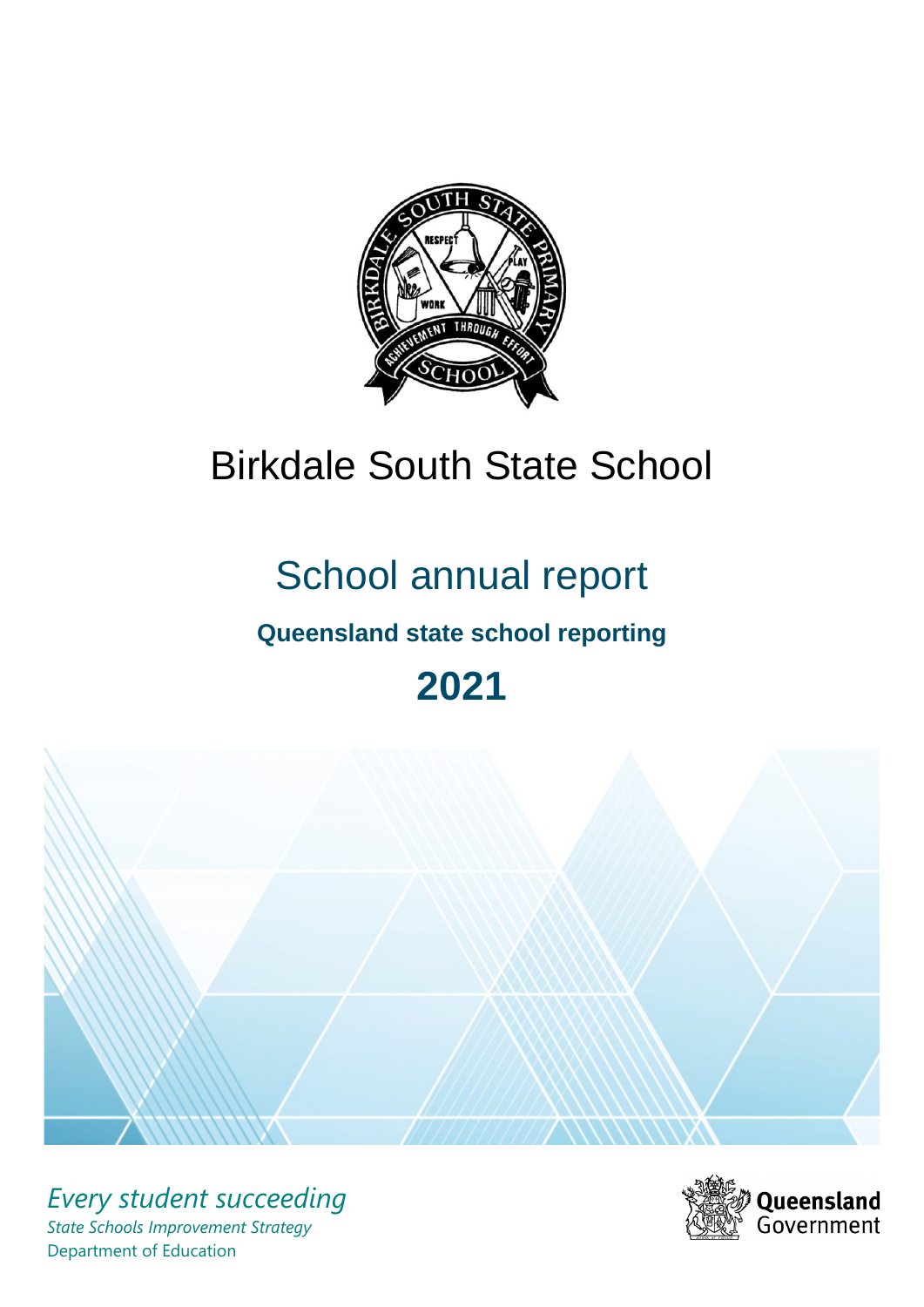**OFFICIAL – Public** Published as information source only. Public information used to create this report may not appear in this format in the public domain Please refer to disclaimer information.

#### **Contact details**

| <b>Postal Address</b> | 451 Old Cleveland Road Fast Birkdale 4159 |
|-----------------------|-------------------------------------------|
| <b>Phone</b>          | (07) 3820 4333                            |
| Fax                   | (07) 3820 4300                            |
| Email                 | principal@birkdalesouthss.eq.edu.au       |
| Website               | https://birkdalesouthss.eg.edu.au         |

#### **Disclaimer**

The materials presented in this report are distributed by the Department of Education (the department) as an information source only.

The information and data in this report is subject to change without notice.<br>The department makes no statements, representations, or warranties about the accuracy or completeness of, and you should not rely on, any informa report.

The department disclaim all responsibility and all liability (including without limitation, liability in negligence) for all expenses, losses, damages and costs you might incur as a result of the information in this report being inaccurate or incomplete in any way, and for any reason.

Despite our best efforts, the department makes no warranties that the information in this report is free of infection by computer viruses or other contamination.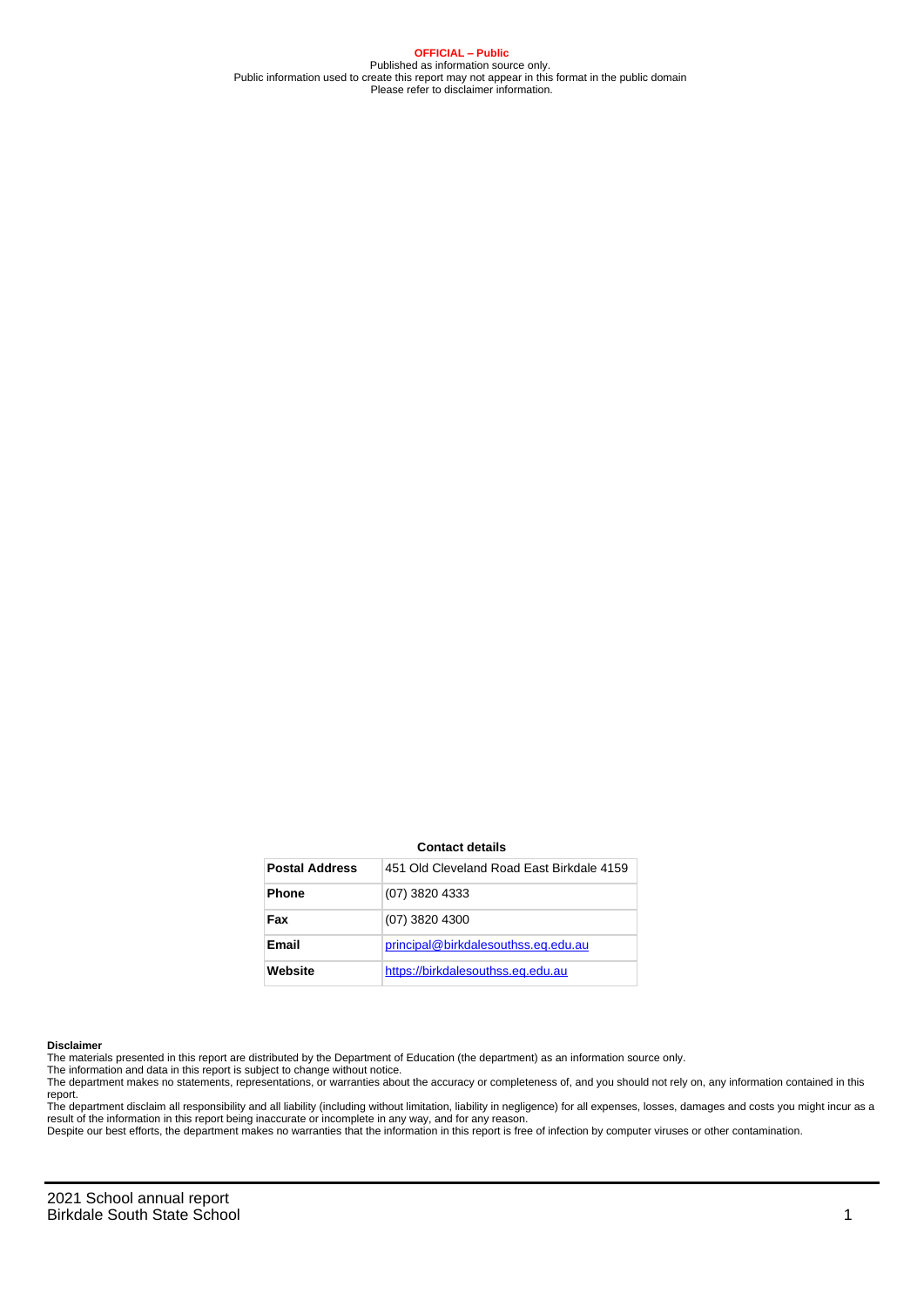| School context                   |                                                                                                                                                                                              |
|----------------------------------|----------------------------------------------------------------------------------------------------------------------------------------------------------------------------------------------|
| Coeducational or single sex      | Coeducational                                                                                                                                                                                |
| <b>Independent Public School</b> | No.                                                                                                                                                                                          |
| Year levels offered in 2021      | Prep Year - Year 6                                                                                                                                                                           |
| Webpages                         | Additional information about Queensland state schools is located on the:<br>My School website<br>Queensland Government data website<br>Queensland Government schools directory website.<br>٠ |

# **Characteristics of the student body**

### **Student enrolments**

#### **Table 1: Student enrolments by year level**

|                   |      | <b>February</b> |      |      | <b>August</b> |      |
|-------------------|------|-----------------|------|------|---------------|------|
| <b>Year Level</b> | 2019 | 2020            | 2021 | 2019 | 2020          | 2021 |
| <b>Prep Year</b>  | 92   | 69              | 67   | 89   | 69            | 69   |
| Year 1            | 87   | 85              | 65   | 89   | 81            | 64   |
| Year 2            | 78   | 75              | 79   | 79   | 75            | 80   |
| Year <sub>3</sub> | 90   | 71              | 69   | 86   | 70            | 67   |
| Year 4            | 74   | 80              | 67   | 75   | 77            | 66   |
| Year <sub>5</sub> | 78   | 68              | 79   | 77   | 70            | 78   |
| Year <sub>6</sub> | 73   | 71              | 67   | 73   | 70            | 68   |
| <b>Total</b>      | 572  | 519             | 493  | 568  | 512           | 492  |

Notes

1. Student counts include headcount of all full- and part-time students at the school.

## **Average class sizes**

#### **Table 2: Average class size information for each phase of schooling**

| <b>Year Levels</b> | 2019 | 2020 | 2021 |
|--------------------|------|------|------|
| Prep – Year 3      | 23   | 23   | 23   |
| Year 4 – Year 6    | 25   | 24   |      |

Notes

1. Classes are measured against the target of 25 students per teacher in Prep to Year 3 and Years 11 to 12, and target of 28 students per teacher in Years 4 to 10. Where composite classes exist across cohorts (e.g. Year 3/4) the class size targets would be the lower cohort target.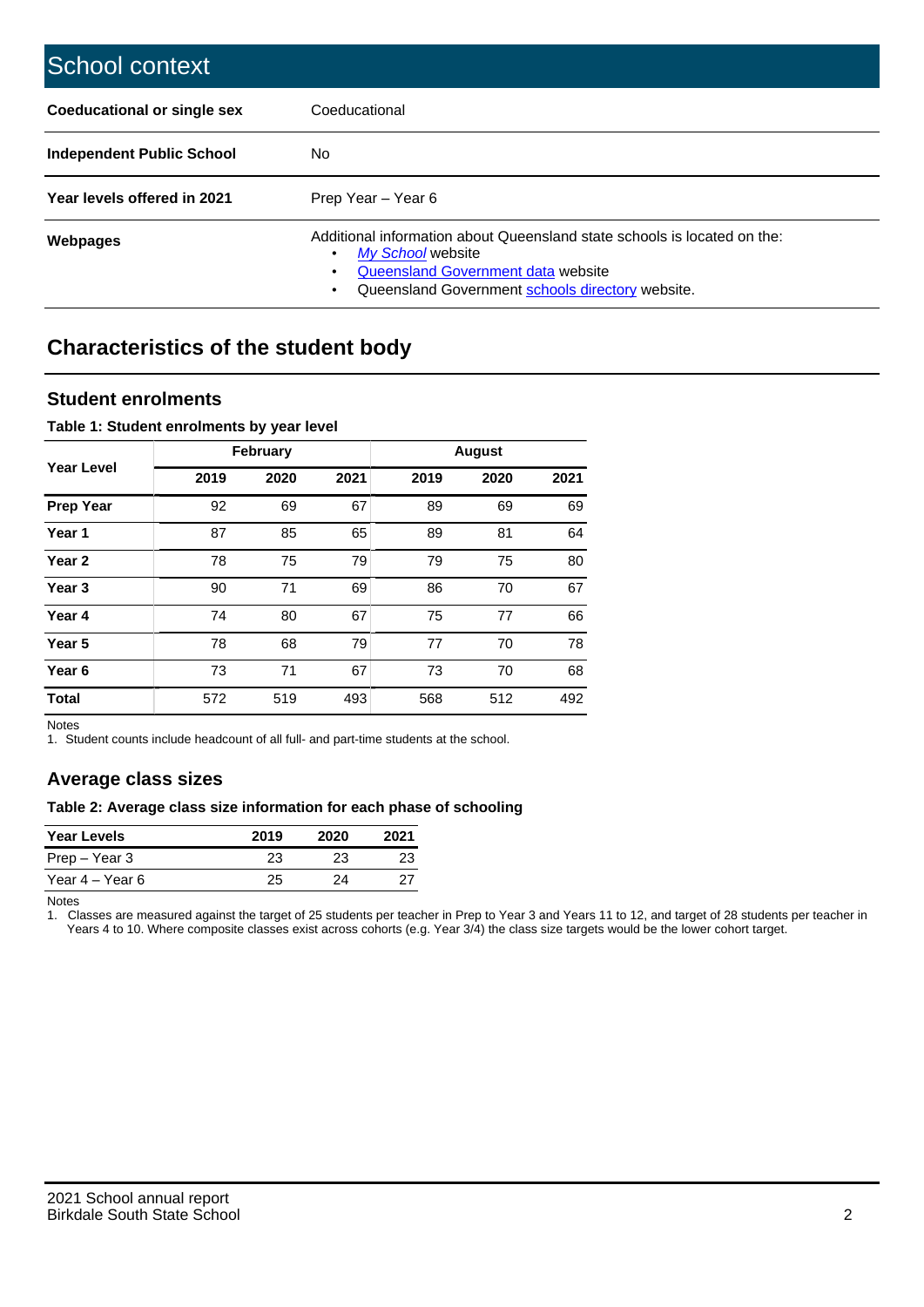## **Respectful relationships education**

To support students' learning, health and wellbeing all state schools are required to implement respectful relationships education through the Prep to Year 10 Australian Curriculum: Health and Physical Education and/or through school pastoral care programs across Prep to Year 12.

### **Parent, student and staff satisfaction**

Tables 3–5 show selected items from the Parent/Caregiver, Student and Staff School Opinion Surveys. In response to the COVID-19 health emergency, the annual school opinion surveys of students, teachers and staff were not administered in 2020. A new time series started in 2021 and data from this collection is not considered directly comparable with earlier collections due to significant methodology changes.

For state level information go to the **[School Opinion Survey](https://qed.qld.gov.au/publications/reports/statistics/schooling/schools/schoolopinionsurvey) webpage**.

#### **Table 3: Parent/Caregiver Survey**

| Percentage of parents/caregivers who agree <sup>1</sup> that:                                               | 2019  | 2020 | 2021  |
|-------------------------------------------------------------------------------------------------------------|-------|------|-------|
| This is a good school.                                                                                      | 91.8% |      | 86.4% |
| My child likes being at this school. <sup>2</sup>                                                           | 93.5% |      | 90.9% |
| My child feels safe at this school. <sup>2</sup>                                                            | 87.1% |      | 81.3% |
| My child's learning needs are being met at this school. <sup>2</sup>                                        | 91.9% |      | 86.2% |
| My child is making good progress at this school. <sup>2</sup>                                               | 93.4% |      | 87.4% |
| Teachers at this school expect my child to do his or her best. <sup>2</sup>                                 | 93.5% |      | 95.4% |
| Teachers at this school provide my child with useful feedback about his or her school<br>work. <sup>2</sup> | 93.4% |      | 85.5% |
| Teachers at this school motivate my child to learn. <sup>2</sup>                                            | 95.2% |      | 90.8% |
| Teachers at this school treat students fairly. <sup>2</sup>                                                 | 85.5% |      | 82.6% |
| I can talk to my child's teachers about my concerns. <sup>2</sup>                                           | 93.4% |      | 92.3% |
| This school works with me to support my child's learning. <sup>2</sup>                                      | 88.1% |      | 87.6% |
| This school takes parents' opinions seriously. <sup>2</sup>                                                 | 91.2% |      | 80.5% |
| Student behaviour is well managed at this school. <sup>2</sup>                                              | 74.2% |      | 78.7% |
| This school looks for ways to improve. <sup>2</sup>                                                         | 91.5% |      | 82.9% |
| This school is well maintained. <sup>2</sup>                                                                | 95.2% |      | 89.7% |

Notes

1. Agree represents the percentage of respondents who Somewhat Agree, Agree or Strongly Agree with the statement.

2. Nationally agreed parents/caregiver items.

3. DW = Data withheld to ensure confidentiality.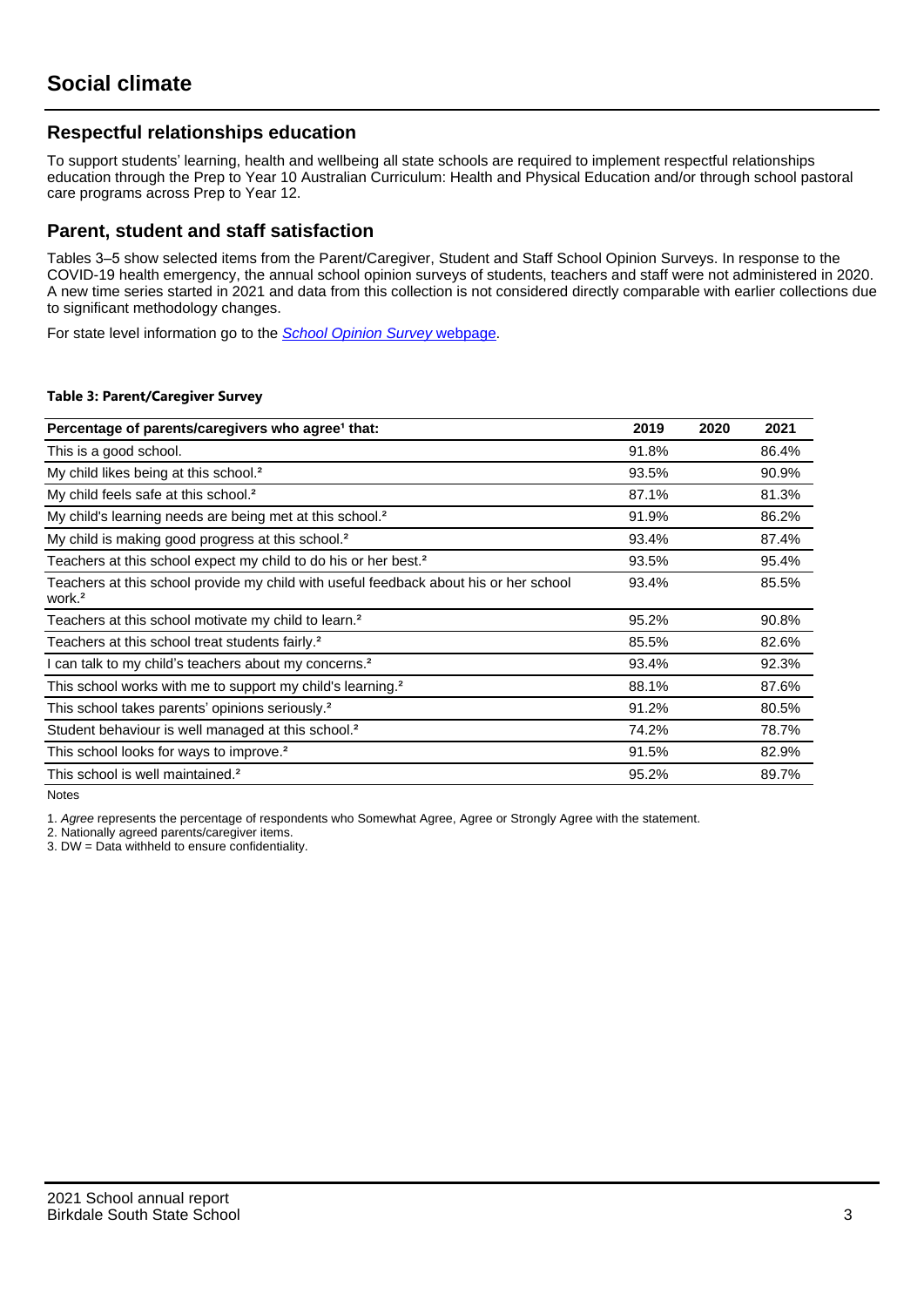#### **Table 4: Student Survey**

| Percentage of students who agree <sup>1</sup> that:                            | 2019  | 2020 | 2021*     |
|--------------------------------------------------------------------------------|-------|------|-----------|
| I like being at my school. <sup>2</sup>                                        | 86.2% |      | <b>DW</b> |
| I feel safe at my school. <sup>2</sup>                                         | 84.7% |      | <b>DW</b> |
| My teachers motivate me to learn. <sup>2</sup>                                 | 94.5% |      | <b>DW</b> |
| My teachers expect me to do my best. <sup>2</sup>                              | 99.1% |      | <b>DW</b> |
| My teachers provide me with useful feedback about my school work. <sup>2</sup> | 92.7% |      | <b>DW</b> |
| Teachers at my school treat students fairly. <sup>2</sup>                      | 82.7% |      | <b>DW</b> |
| I can talk to my teachers about my concerns. <sup>2</sup>                      | 78.9% |      | <b>DW</b> |
| My school takes students' opinions seriously. <sup>2</sup>                     | 82.0% |      | <b>DW</b> |
| Student behaviour is well managed at my school. <sup>2</sup>                   | 64.9% |      | <b>DW</b> |
| My school looks for ways to improve. <sup>2</sup>                              | 93.6% |      | <b>DW</b> |
| My school is well maintained. <sup>2</sup>                                     | 84.3% |      | <b>DW</b> |
| My school gives me opportunities to do interesting things. <sup>2</sup>        | 87.2% |      | <b>DW</b> |

Notes

1. Agree represents the percentage of respondents who Somewhat Agree, Agree or Strongly Agree with the statement.

2. Nationally agreed student items.

3. DW = Data withheld to ensure confidentiality.

#### **Table 5: Staff Survey**

| Percentage of staff who agree <sup>1</sup> that:                                                            | 2019  | 2020 | 2021  |
|-------------------------------------------------------------------------------------------------------------|-------|------|-------|
| I feel confident embedding Aboriginal and Torres Strait Islander perspectives across the<br>learning areas. | 83.3% |      | 89.3% |
| I enjoy working at this school. <sup>2</sup>                                                                | 87.7% |      | 93.3% |
| I feel this school is a safe place in which to work. <sup>2</sup>                                           | 80.7% |      | 93.3% |
| I receive useful feedback about my work at this school. <sup>2</sup>                                        | 84.2% |      | 92.9% |
| Students are encouraged to do their best at this school. <sup>2</sup>                                       | 96.2% |      | 95.5% |
| Students are treated fairly at this school. <sup>2</sup>                                                    | 75.5% |      | 93.3% |
| Student behaviour is well managed at this school. <sup>2</sup>                                              | 51.9% |      | 79.5% |
| Staff are well supported at this school. <sup>2</sup>                                                       | 66.7% |      | 74.4% |
| This school takes staff opinions seriously. <sup>2</sup>                                                    | 77.4% |      | 81.8% |
| This school looks for ways to improve. <sup>2</sup>                                                         | 89.5% |      | 95.5% |
| This school is well maintained. <sup>2</sup>                                                                | 87.7% |      | 84.4% |
| This school gives me opportunities to do interesting things. <sup>2</sup>                                   | 80.4% |      | 87.5% |

Notes

1. Agree represents the percentage of respondents who Somewhat Agree, Agree or Strongly Agree with the statement.

2. Nationally agreed staff items.

3. DW = Data withheld to ensure confidentiality.

## **Description of how this school manages non-attendance**

Queensland state schools manage non-attendance in line with the Queensland Department of Education procedures: [Managing Student Absences and Enforcing Enrolment and Attendance at State Schools](https://ppr.qed.qld.gov.au/pp/managing-student-absences-and-enforcing-enrolment-and-attendance-at-state-schools-procedure); and [Roll Marking in State Schools,](https://ppr.qed.qld.gov.au/pp/roll-marking-in-state-schools-procedure) which outline processes for managing and recording student attendance and absenteeism.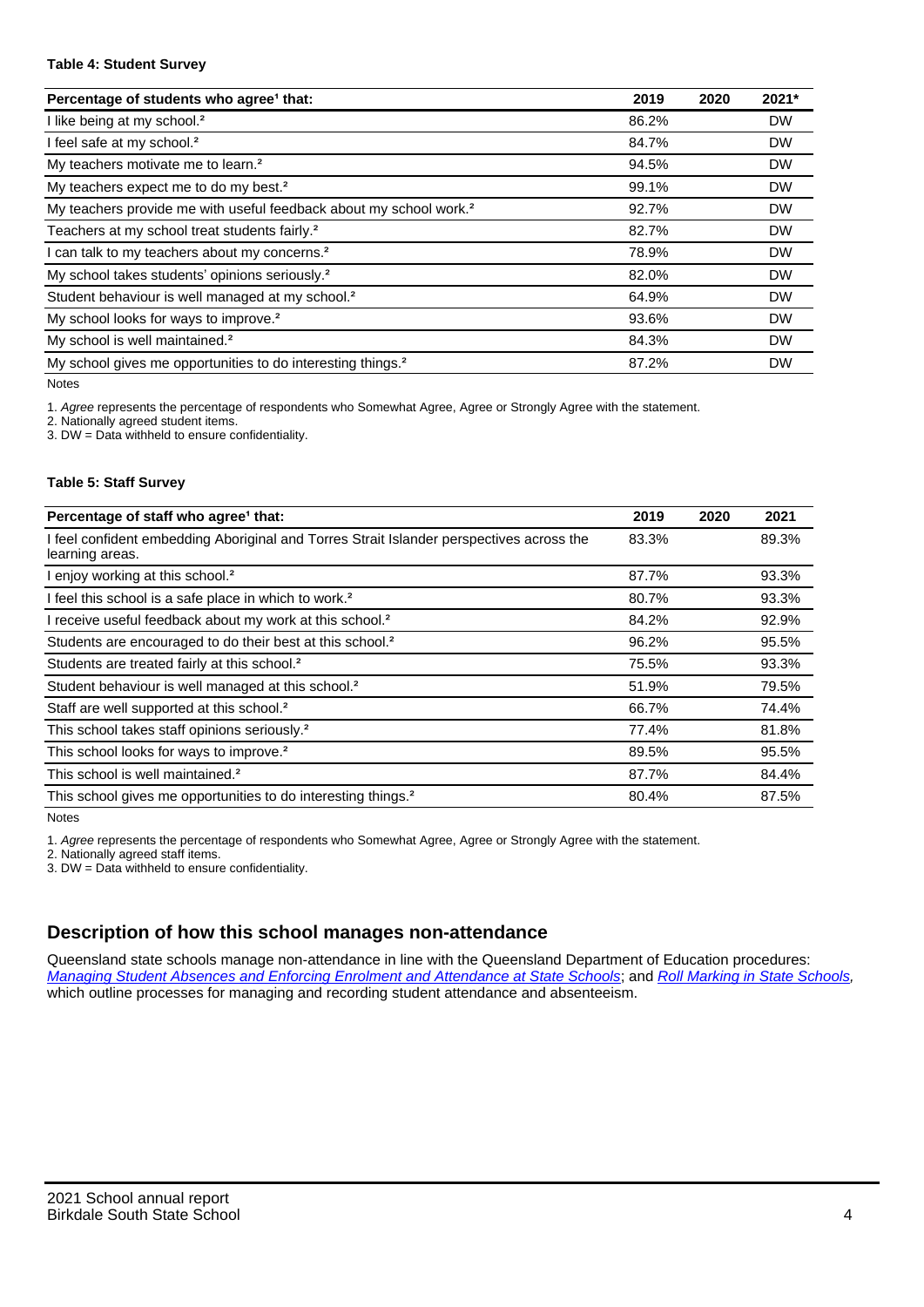## **School disciplinary absences**

#### **Table 6: Count of school disciplinary absences at this school**

| Type of school disciplinary absence | 2019 | 2020 | 2021 |
|-------------------------------------|------|------|------|
| Short suspension                    | 215  | 141  | 100  |
| Long suspension                     | 3    |      | 4    |
| Exclusion                           |      | O    |      |
| Total                               | 219  | 143  | 104  |

Notes

1. School disciplinary absence (SDA) data is a total of short suspensions (1–10 days), long suspensions (11–20 days), exclusions and cancellations. 2. The number of SDAs is not the number of students who received an SDA as one student may be suspended several times in a school year. Each time a student is suspended it is recorded as an additional SDA. The data does not reflect the outcomes of appeal decisions.

3. 2020 data was impacted by the COVID-19 health emergency. There were significantly fewer SDAs during the home-based learning period (the first five weeks of Term 2) compared to other years.

# **School funding**

## **School income broken down by funding source**

School income, reported by financial year accounting cycle using standardised national methodologies and broken down by funding source is available via the  $My$  School website.

#### **How to access our income details**

- 1. Click on the My School link <http://www.myschool.edu.au/>.
- 2. Enter the school name or suburb of the school you wish to search.

|  | Search by school name or suburb |  | <b>School sector</b> |  | $\sim$ and $\sim$ represents the set of $\sim$ | <b>State</b> |  |  |  |
|--|---------------------------------|--|----------------------|--|------------------------------------------------|--------------|--|--|--|
|--|---------------------------------|--|----------------------|--|------------------------------------------------|--------------|--|--|--|

3. Click on View School Profile to access the school's profile.



4. Click on Finances and select the appropriate year to view school financial information.

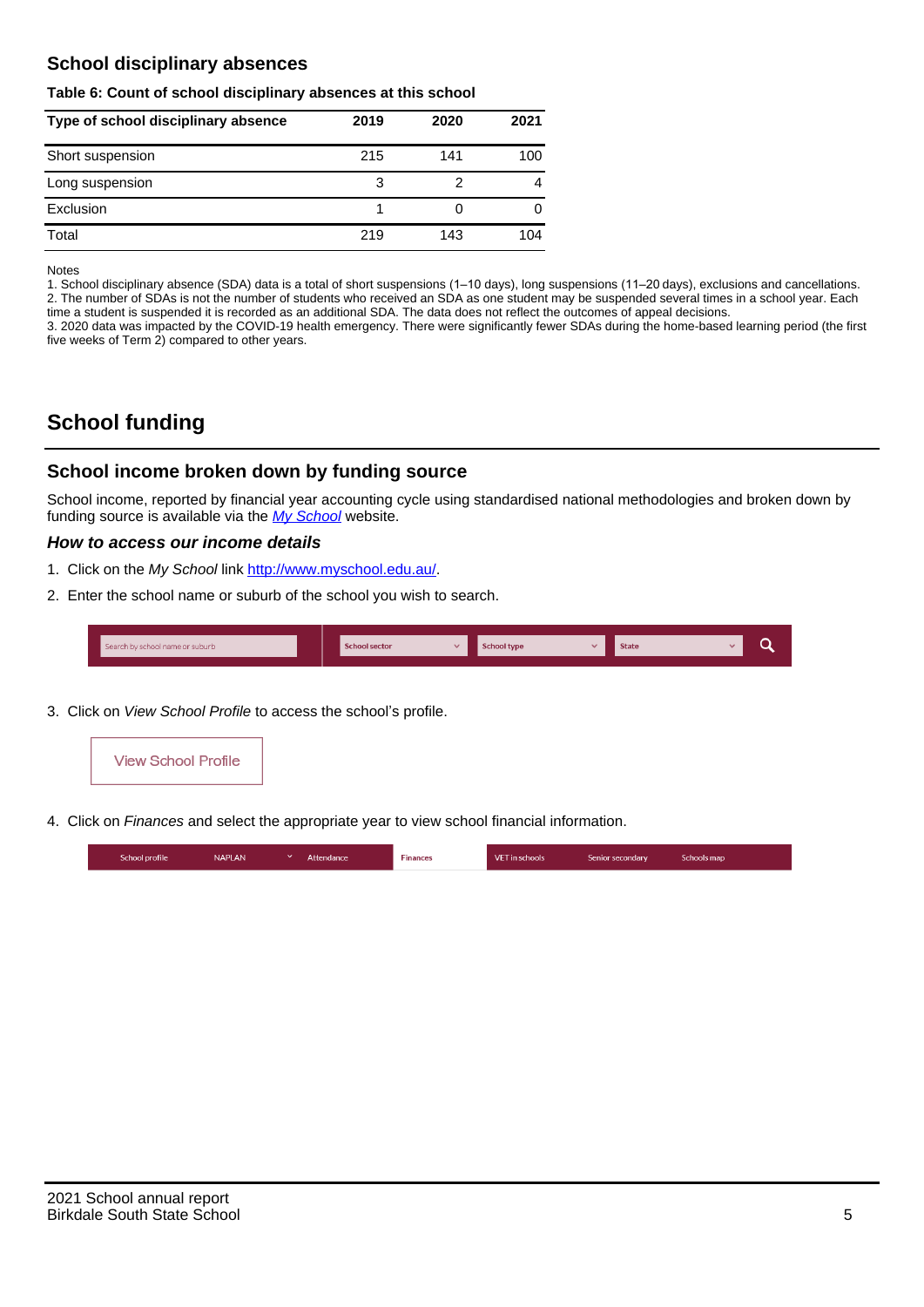## **Teacher standards and qualifications**

The Teacher registration eligibility requirements: Policy (p.1) states:

To be eligible for registration, a person must satisfy the Queensland College of Teachers (QCT) that they meet requirements regarding qualification and experience, or have otherwise met the requirements of the Australian Professional Standards for Teachers (APST). A person must also satisfy the QCT that they are suitable to teach and meet English language proficiency requirements. All these requirements are specified in the Act and the Education (Queensland College of Teachers) Regulation 2005 (the Regulation).

The qualifications required for teacher registration are successful completion of either -

- (a) a four-year initial teacher education program including teacher education studies of at least one year (e.g. a Bachelor of Education, or a double Bachelor degree in Science and Teaching) or
- (b) a one-year graduate initial teacher education program following a degree (e.g. a one-year Graduate Diploma of Education (Secondary) after a three-year Bachelor degree) or
- (c) another course of teacher education that the QCT is reasonably satisfied is the equivalent of (a) or (b). These are considered on a case-by-case basis.

For more information, please refer to the following link:

• <https://www.qct.edu.au/registration/qualifications>

# **Workforce composition**

## **Staff composition, including Indigenous staff**

#### **Table 7: Workforce composition for this school**

|                    |      |      | <b>Teaching staff</b><br>Non-teaching staff |      |      |      | <b>Indigenous staff</b> |      |      |
|--------------------|------|------|---------------------------------------------|------|------|------|-------------------------|------|------|
| <b>Description</b> | 2019 | 2020 | 2021                                        | 2019 | 2020 | 2021 | 2019                    | 2020 | 2021 |
| Headcount          | 43   | 39   | 36                                          | 23   | 23   | 24   | <5                      | <5   |      |
| <b>FTF</b>         | 38   | 35   | 33                                          |      |      |      | <5                      | <5   |      |

Notes

1. Teaching staff includes school leaders.

2. Indigenous refers to Aboriginal and Torres Strait Islander people of Australia.

3. FTE = full-time equivalent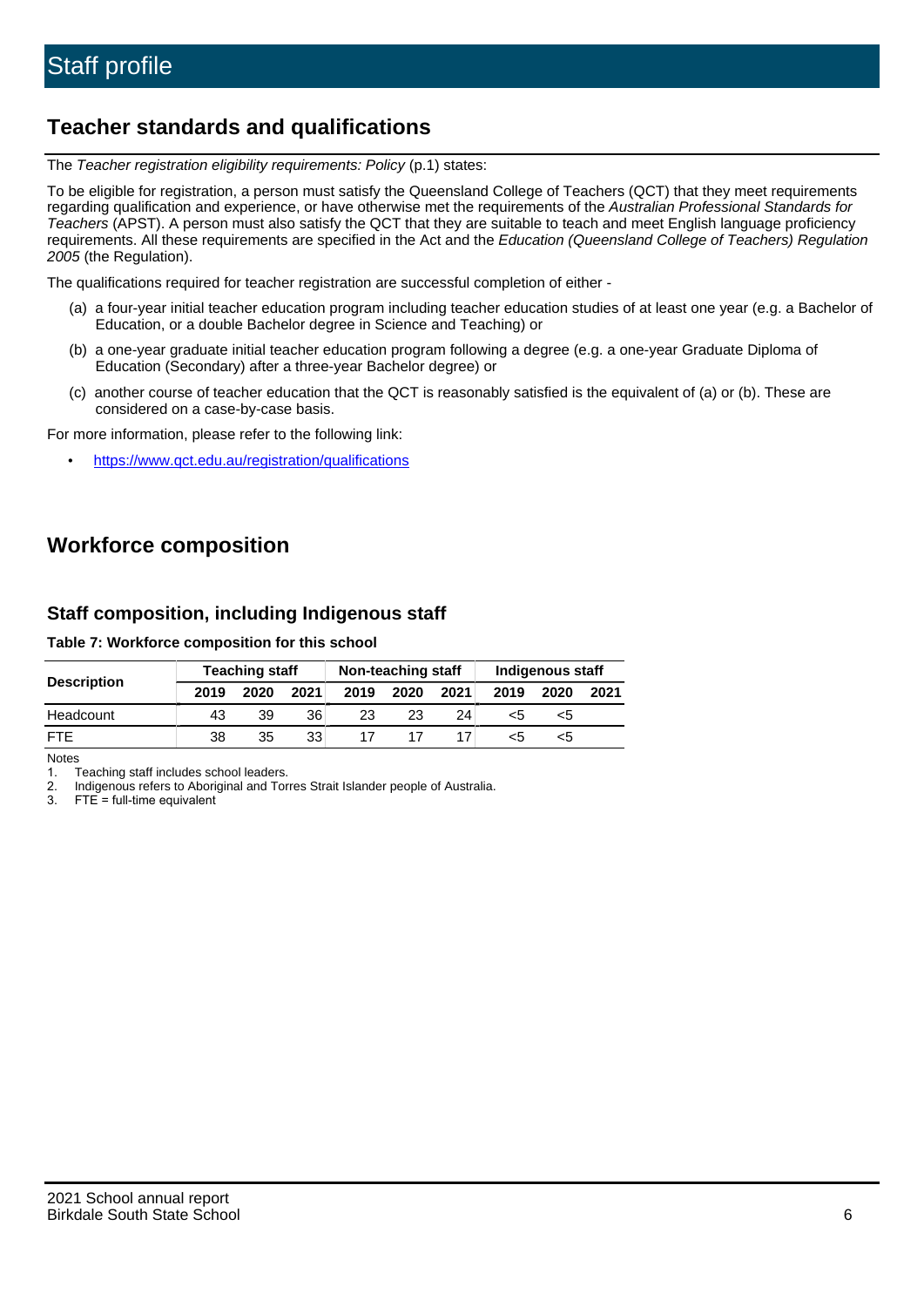# **Key student outcomes**

## **Student attendance**

Tables 8–9 show attendance rates at this school as percentages. In 2020, the COVID-19 health emergency affected student attendance in Queensland Government schools. Comparisons between 2020 and other years' attendance data should not be made.

#### **Table 8: Overall student attendance at this school**

| <b>Description</b>                                  | 2019 | 2020 | 2021 |
|-----------------------------------------------------|------|------|------|
| Overall attendance rate for students at this school | 92%  | 91%  | 92%  |

Notes

1. The attendance rate is the full- and part-time days attended as a percentage of enrolled school days.

2. Full-time students only.

#### **Table 9: Student attendance rates for each year level at this school**

| <b>Year Level</b> | 2019 | 2020 | 2021 |
|-------------------|------|------|------|
| Prep Year         | 92%  | 93%  | 94%  |
| Year 1            | 92%  | 90%  | 93%  |
| Year 2            | 92%  | 91%  | 92%  |
| Year <sub>3</sub> | 93%  | 91%  | 92%  |
| Year 4            | 92%  | 92%  | 92%  |
| Year 5            | 92%  | 90%  | 92%  |
| Year <sub>6</sub> | 92%  | 90%  | 89%  |

Notes

1. The attendance rate is the full- and part-time days attended as a percentage of enrolled school days.

2. Full-time students only.

3. DW = Data withheld to ensure confidentiality